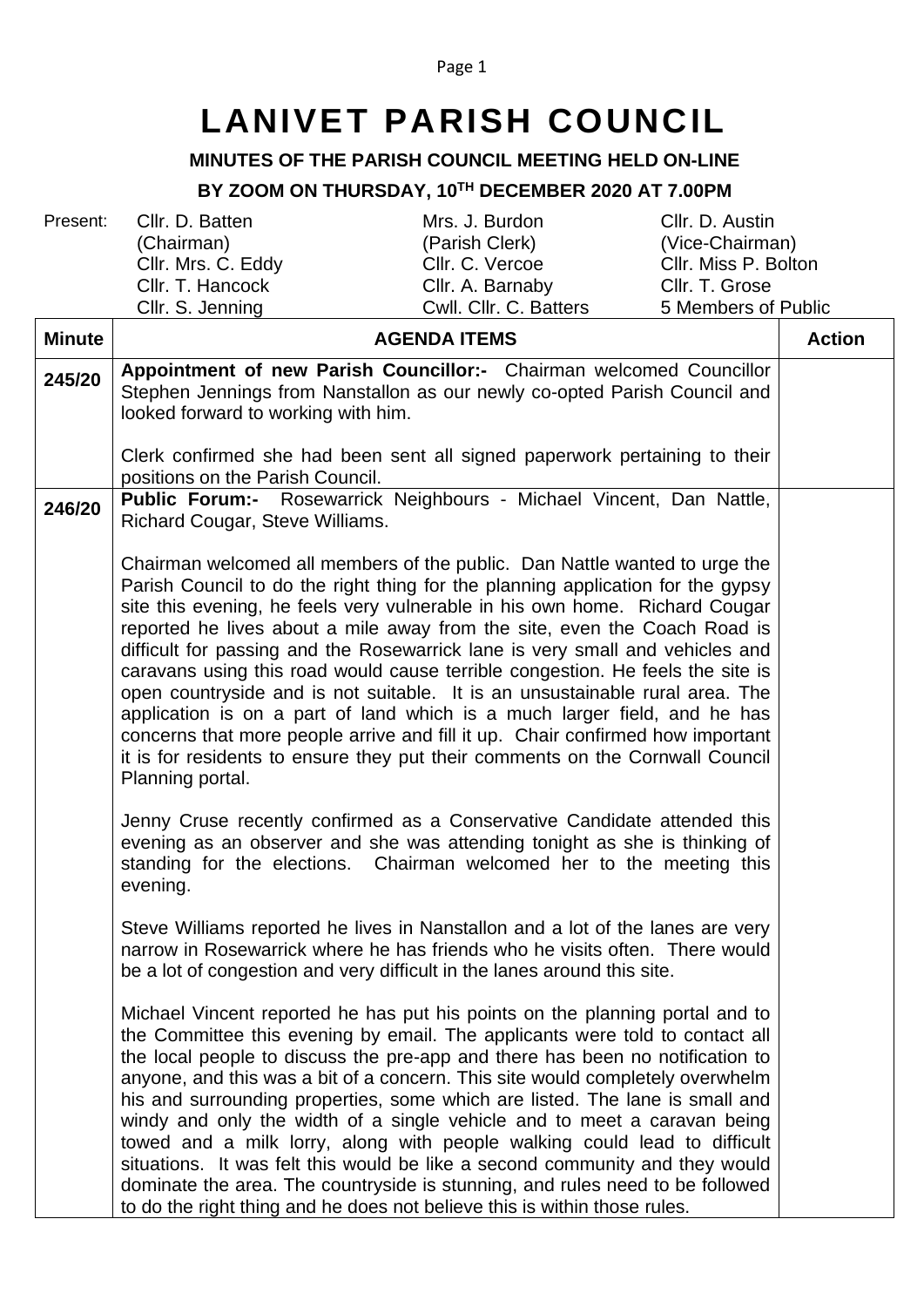|        | Page 2                                                                                                                                                                                                                                                                                                                                                                                                                               |                          |
|--------|--------------------------------------------------------------------------------------------------------------------------------------------------------------------------------------------------------------------------------------------------------------------------------------------------------------------------------------------------------------------------------------------------------------------------------------|--------------------------|
|        | The two properties either side are both listed and the restrictions on these are<br>very tight, surely you cannot put something like this between two listed<br>buildings.                                                                                                                                                                                                                                                           |                          |
|        | Chairman asked a point of order to Cornwall Councillor C. Batters as to<br>whether it is down to Cornwall Council to make sure neighbours have been<br>notified. Cornwall Councillor C. Batters reported not necessarily but they do<br>put on gates and at times these can be taken down by applicants.                                                                                                                             |                          |
|        | Councillor A. Barnaby queried the pre-application process.<br>Cornwall<br>Councillor C. Batters reported pre-applications do not always necessarily<br>come out to Parish Councils,                                                                                                                                                                                                                                                  |                          |
|        | Councillor D. Austin reported he visited the site today and noticed a post box.<br>Dan Nattle reported he believes there is a caravan behind a large mound, but<br>he is unable to prove this as he does not wish to trespass.                                                                                                                                                                                                       |                          |
|        | Chairman to suspend standing orders and go to planning to deal with now and<br>then return to the remainder of the meeting afterwards. Motion Carried.                                                                                                                                                                                                                                                                               |                          |
| 247/20 | Members Declaration of Interest and Dispensation Requests:- Councillor<br>D. Batten declared a non-registerable interest under Paragraph 3.5A in the<br>Lanivet School Governor.                                                                                                                                                                                                                                                     |                          |
|        | Councillor D. Batten declared a non-registerable interest under Paragraph<br>3.5A in the Lanivet Sport & Recreation Trust.                                                                                                                                                                                                                                                                                                           |                          |
| 248/20 | Apologies:- Councillors A. Harris, Mrs. J. Dent, Mrs. J. Stickland                                                                                                                                                                                                                                                                                                                                                                   |                          |
| 249/20 | Minutes of the Monthly Meeting held on Thursday 19th November 2020:-<br>Resolved the Minutes of the Monthly Meeting held on the 19th November 2020<br>as circulated were confirmed as a true and accurate record and to be duly<br>signed and ratified by the Chairman at a future physical meeting (Proposed:<br>Councillor Ms. P. Bolton; Seconded: Councillor Mrs. C. Eddy)                                                       |                          |
| 250/20 | Matters Arising from the Monthly Meeting held on Thursday<br>19 <sup>th</sup><br>November 2020:-                                                                                                                                                                                                                                                                                                                                     |                          |
|        | Page 2 Min.122/20 Internal Auditors Report:- Clerk reported the matters<br>raised will be dealt with in due course by herself and the Chairman. Chairman<br>asked whether Councillor D. Austin could work with the Clerk and review the<br>documents Action: Clerk and Councillor D. Austin to action.                                                                                                                               | Clerk/Cllr.<br>D. Austin |
|        | Page 2 Min.215/20 Grave spaces with inappropriate surroundings:- Clerk<br>reported letters had been sent to three families, with loose stones on the grave<br>spaces and one with horseshoes Action: Keep Pending.                                                                                                                                                                                                                   | <b>Clerk</b>             |
|        | Page 9 Min.239/20 Updated Regulations and Fees and Charges:- Clerk<br>reported these had been updated accordingly and circulated and would be<br>sent out in the New Year to be effective from the 1 <sup>st</sup> April 2021. Clerk reported<br>the only thing not included was a cost for the cover slab and suggested using<br>the same fee as for memorials, Councillors were happy with this amendment<br><b>Action: Clerk.</b> | <b>Clerk</b>             |
|        | Members of the public apart from Jenny Cruse left the meeting at 7.40pm.                                                                                                                                                                                                                                                                                                                                                             |                          |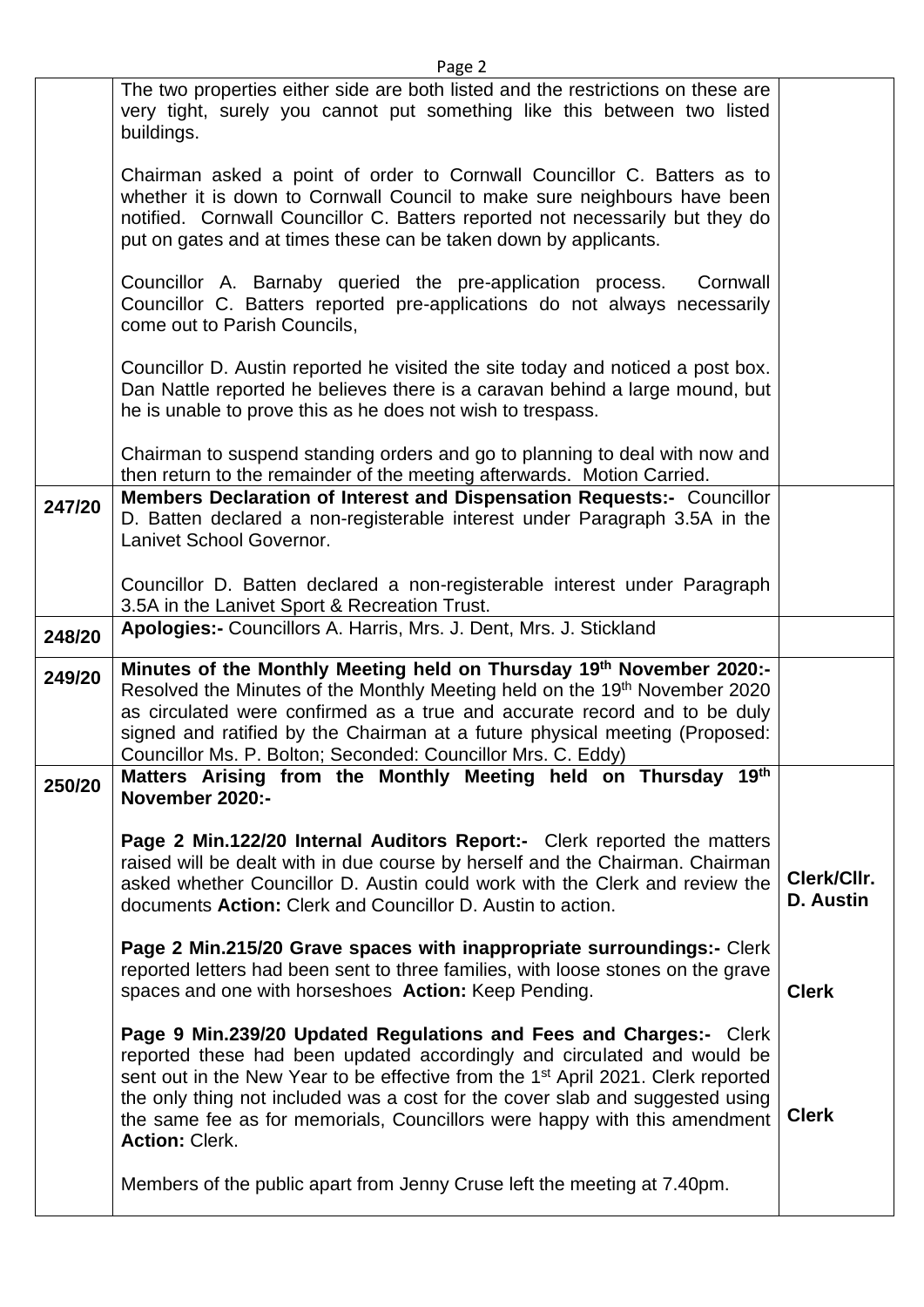| 251/20 | Monthly Report from Cornwall Councillor Chris Batters:- Cornwall<br>Councillor C. Batters reported he had a fairly quiet meeting last month and<br>nothing particular was raised. The only issue was the traffic speeding on the<br>corner in Nanstallon near the Chapel, which unfortunately there is nothing that<br>can be done to resolve the problem.<br>Black Ice outside the school was a real issue. The situation is the village<br>roads through the main village is a priority 2 road and other back roads are<br>priority 3 roads. Gritting boxes were raised again and several years ago he<br>had a damaged one removed from Nanstallon. There is one at Woodland<br>Close for anyone to use and could easily be moved. It appears grit boxes were<br>never really used. Chairman reported it was down to Parish Council originally<br>to have salt boxes and have training to spread the salt. He has concerns that<br>the salt boxes could be abuse, however, if residents came forward for a<br>request for a salt box, the Parish Council may consider a grant to start them off<br>and they then take responsibility and maintain thereafter. Councillor Miss P.<br>Bolton was not sure villagers would like to take on this responsibility as they<br>pay their Council Tax for these services. |                                  |
|--------|---------------------------------------------------------------------------------------------------------------------------------------------------------------------------------------------------------------------------------------------------------------------------------------------------------------------------------------------------------------------------------------------------------------------------------------------------------------------------------------------------------------------------------------------------------------------------------------------------------------------------------------------------------------------------------------------------------------------------------------------------------------------------------------------------------------------------------------------------------------------------------------------------------------------------------------------------------------------------------------------------------------------------------------------------------------------------------------------------------------------------------------------------------------------------------------------------------------------------------------------------------------------------------------------------------------------|----------------------------------|
|        | Chairman reported there has been some flooding on the grassy bank next to<br>the car park. Someone was clearing and rodding on Monday which seems to<br>have cleared the problem, which was a quick turnaround. A couple of weeks<br>prior to this he was pleasantly surprised to see the cycle path was cut back<br>and tidied up near the turn off to Lockengate and it was looking wonderful.<br>This was on a schedule to be done last summer but was held up with<br>lockdown.                                                                                                                                                                                                                                                                                                                                                                                                                                                                                                                                                                                                                                                                                                                                                                                                                                 |                                  |
|        | Councillor Mrs. C. Eddy reported on the flooding on the corner passed<br>Councillor A. Harris' property, it is really bad, and you cannot see the road, it<br>seems to be back to the same problem as previously Action: Cornwall<br>Councillor C. Batters to follow up and report.                                                                                                                                                                                                                                                                                                                                                                                                                                                                                                                                                                                                                                                                                                                                                                                                                                                                                                                                                                                                                                 | Cwll. Cllr.<br><b>C. Batters</b> |
|        | Councillor T. Hancock reported on the road past Mr. Kendall's property, there<br>are a few potholes on this stretch and drains blocked but the road is fairly<br>clean at the minute. He would like it looked at before any big frosts Action:<br>Cornwall Councillor C. Batters to follow up and report.<br>Chairman thanked Cornwall Councillor C. Batters for his monthly report.                                                                                                                                                                                                                                                                                                                                                                                                                                                                                                                                                                                                                                                                                                                                                                                                                                                                                                                                | Cwll. Cllr.<br><b>C. Batters</b> |
| 252/20 | Highway Issues/Footpath Issues/Damaged Signs in the Parish:-<br>Highway Issues:- Chairman reported on bush on edge of green which is<br>need of clearing back from the footpath again some point soon.                                                                                                                                                                                                                                                                                                                                                                                                                                                                                                                                                                                                                                                                                                                                                                                                                                                                                                                                                                                                                                                                                                              |                                  |
|        | Clerk circulated a letter sent from Nanstallon School to a village resident, in<br>response to his complaint regarding parking at school collection and drop off<br>for information. It was noted there was nothing the Parish Council could do in<br>this case. It was resolved to forward on to Cornwall Councillor C. Batters to<br>follow up Action: Clerk.                                                                                                                                                                                                                                                                                                                                                                                                                                                                                                                                                                                                                                                                                                                                                                                                                                                                                                                                                     | <b>Clerk</b>                     |
|        | Footpaths:- None.                                                                                                                                                                                                                                                                                                                                                                                                                                                                                                                                                                                                                                                                                                                                                                                                                                                                                                                                                                                                                                                                                                                                                                                                                                                                                                   |                                  |
|        | Damaged Signs in the Parish: None.                                                                                                                                                                                                                                                                                                                                                                                                                                                                                                                                                                                                                                                                                                                                                                                                                                                                                                                                                                                                                                                                                                                                                                                                                                                                                  |                                  |
|        |                                                                                                                                                                                                                                                                                                                                                                                                                                                                                                                                                                                                                                                                                                                                                                                                                                                                                                                                                                                                                                                                                                                                                                                                                                                                                                                     |                                  |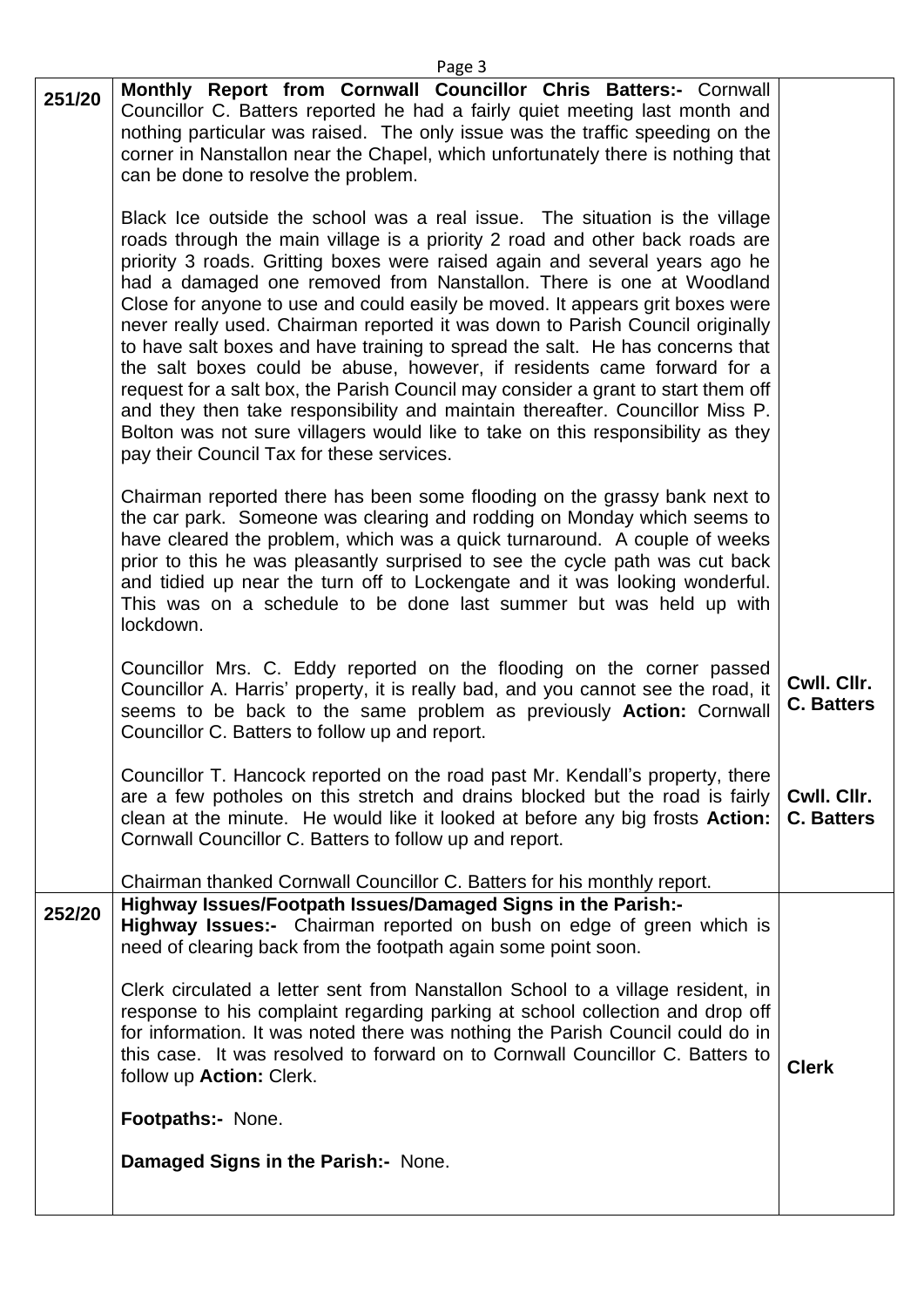| ۰ |  |
|---|--|
|---|--|

| 253/20 | Planning Applications/Results/Correspondence/Letters of Objection<br><b>received:</b> - Clerk reported that proposals for planning applications will be sent<br>with the following statement:- Due to the restrictions placed on the Parish<br>Council as a result of the pandemic Coronavirus, this response represents the<br>opinion of Members of Lanivet Parish Council identified through a consultation<br>process and will be ratified at the next appropriate meeting of the Parish<br>Council.<br>It was noted the Parish Council had received 6 emails of objection for this<br>planning application for Mrs. T. Orchard.<br><b>PA20/09223 – Mrs. T. Orchard</b> – Change of use of land to a private Gypsy<br>Site, Land North of Higher Rosewarrick, Lanivet - Object - Councillor Mrs.<br>C. Eddy suggested in view of number of emails and objections from<br>parishioners, we ought to collate a condensed version of all of their<br>comments and put to the planning department, as there are some very<br>valid reasons and points why this should not go ahead (Councillors Miss)<br>P. Bolton, C. Vercoe, A. Barnaby agreed with this to support the<br>parishioners). Parish Clerk and Chairman collate all emails received, plus<br>he has some thoughts and questions that concern him that the Planning<br>Officer needs to respond to. It was agreed to send a letter of objection to<br>the planning officer, stating our reasons, details of what we have heard<br>from local residents and our thoughts, A draft to be forwarded to all<br>Councillors prior to this and to be approved for Clerk to send off Action:<br>Clerk, Chairman and Councillors (Proposed: Councillor D. Batten;<br>Seconded: Councillor A. Barnaby)<br><b>PA20/09734 - Mrs. Karen Nederpel</b> - Works to trees covered by a Tree<br>Preservation Order namely T17 Common Spruce and T18 Common Spruce to<br>fell due to excessive shading, excessive height and low amenity value, The<br>Rectory, Lanivet - Support (Proposed: Councillor D. Batten; Seconded:<br>Councillor A. Barnaby)<br>PA20/10637 – Steven and Charlotte Waddell and Hopkins – Prior approval<br>for the proposed change of use of an agricultural building to a single dwelling<br>house and associated building operations, Tregarthen, Nanstallon - Next<br>Agenda and Extension of Time has been agreed by Cornwall Council<br><b>Planning</b><br><b>Planning Results:-</b> | <b>Clerk</b><br><b>Clerk</b><br><b>Clerk</b> |  |
|--------|---------------------------------------------------------------------------------------------------------------------------------------------------------------------------------------------------------------------------------------------------------------------------------------------------------------------------------------------------------------------------------------------------------------------------------------------------------------------------------------------------------------------------------------------------------------------------------------------------------------------------------------------------------------------------------------------------------------------------------------------------------------------------------------------------------------------------------------------------------------------------------------------------------------------------------------------------------------------------------------------------------------------------------------------------------------------------------------------------------------------------------------------------------------------------------------------------------------------------------------------------------------------------------------------------------------------------------------------------------------------------------------------------------------------------------------------------------------------------------------------------------------------------------------------------------------------------------------------------------------------------------------------------------------------------------------------------------------------------------------------------------------------------------------------------------------------------------------------------------------------------------------------------------------------------------------------------------------------------------------------------------------------------------------------------------------------------------------------------------------------------------------------------------------------------------------------------------------------------------------------------------------------------------------------------------------------------------------------------------------------------------------------------------------------------------------------------------------|----------------------------------------------|--|
|        |                                                                                                                                                                                                                                                                                                                                                                                                                                                                                                                                                                                                                                                                                                                                                                                                                                                                                                                                                                                                                                                                                                                                                                                                                                                                                                                                                                                                                                                                                                                                                                                                                                                                                                                                                                                                                                                                                                                                                                                                                                                                                                                                                                                                                                                                                                                                                                                                                                                               |                                              |  |
|        | <b>PA20/07480 - Mr. T. Daubney</b> - Proposed alterations and additions to the<br>front and rear of the existing dwelling, 7 Tower Park, Tremeere Lane, Lanivet -<br><b>Approved</b>                                                                                                                                                                                                                                                                                                                                                                                                                                                                                                                                                                                                                                                                                                                                                                                                                                                                                                                                                                                                                                                                                                                                                                                                                                                                                                                                                                                                                                                                                                                                                                                                                                                                                                                                                                                                                                                                                                                                                                                                                                                                                                                                                                                                                                                                          |                                              |  |
|        | <b>PA20/08377 – Mr. &amp; Mrs. T. Fisher</b> – Proposed remodelling of existing Barn<br>Conversion, The Hayloft, Berry Lane Farm, Nanstallon - Approved                                                                                                                                                                                                                                                                                                                                                                                                                                                                                                                                                                                                                                                                                                                                                                                                                                                                                                                                                                                                                                                                                                                                                                                                                                                                                                                                                                                                                                                                                                                                                                                                                                                                                                                                                                                                                                                                                                                                                                                                                                                                                                                                                                                                                                                                                                       |                                              |  |
| 254/20 | Accounts & Any Applications for Grants & Donations:- The Parish Council                                                                                                                                                                                                                                                                                                                                                                                                                                                                                                                                                                                                                                                                                                                                                                                                                                                                                                                                                                                                                                                                                                                                                                                                                                                                                                                                                                                                                                                                                                                                                                                                                                                                                                                                                                                                                                                                                                                                                                                                                                                                                                                                                                                                                                                                                                                                                                                       |                                              |  |
|        | approved payment of the following accounts for December 2020 as per                                                                                                                                                                                                                                                                                                                                                                                                                                                                                                                                                                                                                                                                                                                                                                                                                                                                                                                                                                                                                                                                                                                                                                                                                                                                                                                                                                                                                                                                                                                                                                                                                                                                                                                                                                                                                                                                                                                                                                                                                                                                                                                                                                                                                                                                                                                                                                                           |                                              |  |
|        | Financial Regulations (Proposed: Councillor D. Batten; Seconded: Councillor                                                                                                                                                                                                                                                                                                                                                                                                                                                                                                                                                                                                                                                                                                                                                                                                                                                                                                                                                                                                                                                                                                                                                                                                                                                                                                                                                                                                                                                                                                                                                                                                                                                                                                                                                                                                                                                                                                                                                                                                                                                                                                                                                                                                                                                                                                                                                                                   |                                              |  |
|        | Mrs. C. Eddy): -                                                                                                                                                                                                                                                                                                                                                                                                                                                                                                                                                                                                                                                                                                                                                                                                                                                                                                                                                                                                                                                                                                                                                                                                                                                                                                                                                                                                                                                                                                                                                                                                                                                                                                                                                                                                                                                                                                                                                                                                                                                                                                                                                                                                                                                                                                                                                                                                                                              |                                              |  |
|        | <b>Festive Lights Limited</b><br><b>Christmas Tree Lights</b><br>£220.93                                                                                                                                                                                                                                                                                                                                                                                                                                                                                                                                                                                                                                                                                                                                                                                                                                                                                                                                                                                                                                                                                                                                                                                                                                                                                                                                                                                                                                                                                                                                                                                                                                                                                                                                                                                                                                                                                                                                                                                                                                                                                                                                                                                                                                                                                                                                                                                      |                                              |  |
|        | British Gas - Electric for Toilets<br>$8/10/20 - 9/11/20$<br>£13.20                                                                                                                                                                                                                                                                                                                                                                                                                                                                                                                                                                                                                                                                                                                                                                                                                                                                                                                                                                                                                                                                                                                                                                                                                                                                                                                                                                                                                                                                                                                                                                                                                                                                                                                                                                                                                                                                                                                                                                                                                                                                                                                                                                                                                                                                                                                                                                                           |                                              |  |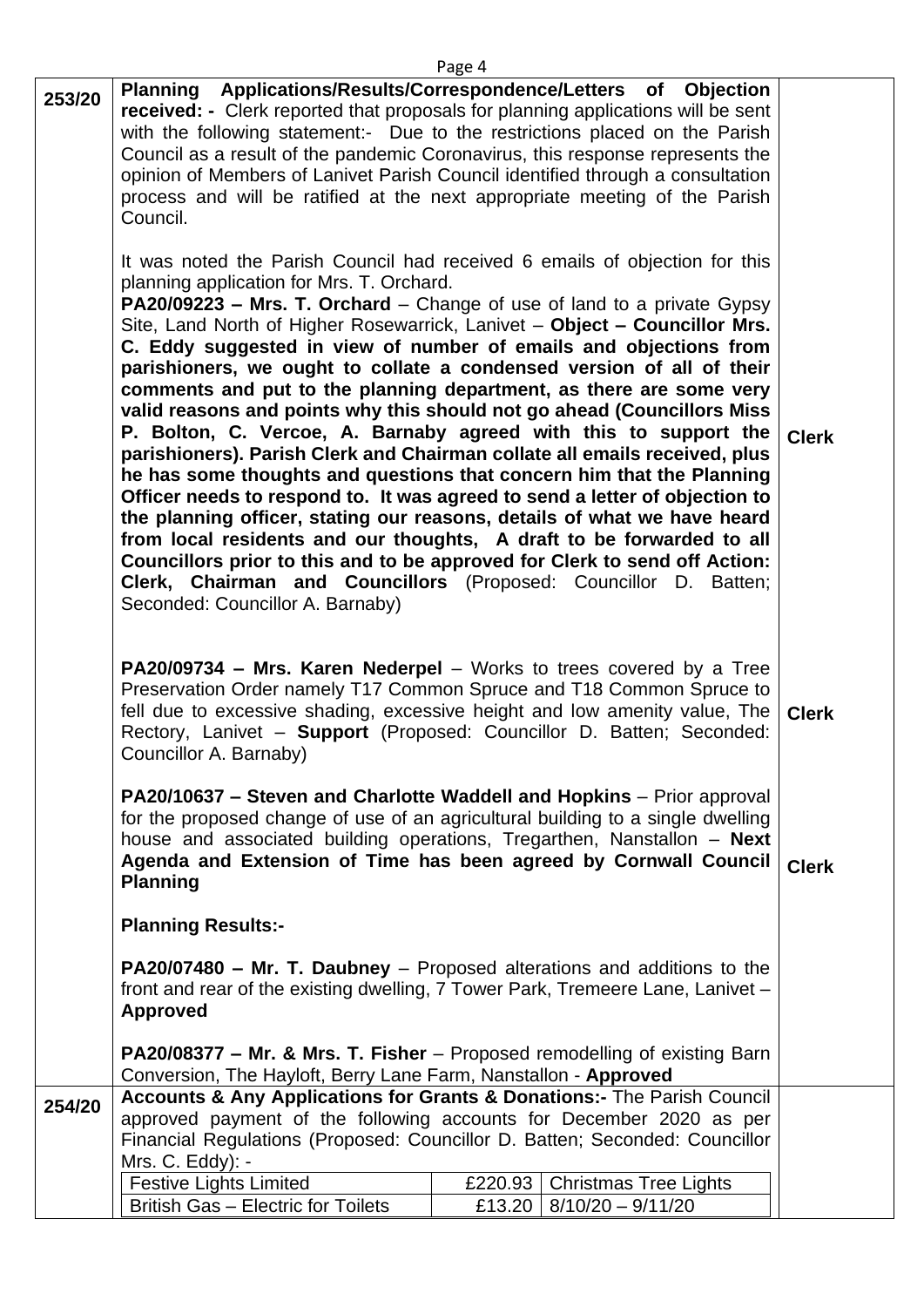|        |                                                                                                                                                                   | Page 5             |                                   |              |
|--------|-------------------------------------------------------------------------------------------------------------------------------------------------------------------|--------------------|-----------------------------------|--------------|
|        | Paul Bazeley Window Cleaning                                                                                                                                      | £25.00             | <b>Shelters November 2020</b>     |              |
|        | <b>Outdoor Play People</b>                                                                                                                                        |                    | £2,332.20   Play Equipment Maint. |              |
|        | <b>Festive Lights Limited</b>                                                                                                                                     | £328.88            | <b>Christmas Tree Lights</b>      |              |
|        | The Lawn Ranger - Grasscutting                                                                                                                                    | £1,257.60          | November 2020                     |              |
|        | The Lawn Ranger - Tree Work                                                                                                                                       | £2,136.00          | <b>New Cemetery</b>               |              |
|        | The Lawn Ranger - Tree Work                                                                                                                                       | £3,252.00          | <b>War Cemetery</b>               |              |
|        | <b>South West Drains</b>                                                                                                                                          | £102.00            | Drain Clearance - Toilets         |              |
|        | Duchy Cemetery's Limited                                                                                                                                          | £475.00            | Interment - Hodge                 | <b>Clerk</b> |
|        | Lloyds Bank - Bank Charges                                                                                                                                        | £7.00              | December 2020                     |              |
|        | Jason Bellenger                                                                                                                                                   | £495.00            | <b>Tree Survey</b>                |              |
|        | <b>AJH Services - Toilet Cleaning</b>                                                                                                                             | £549.02            | December 2020                     |              |
|        | Mrs. J. Burdon                                                                                                                                                    | £485.10            | Salary & Expenses                 |              |
|        | <b>CC Pension Scheme</b>                                                                                                                                          | £153.54            | November 2020                     |              |
|        | <b>Inland Revenue</b>                                                                                                                                             | £106.80            | November 2020                     |              |
|        | DMC IT - Website Maintenance                                                                                                                                      | £45.00 $\parallel$ | November 2020                     |              |
|        | <b>Nanstallon Cemetery Trust</b>                                                                                                                                  |                    | £43.48   Cemetery Fuel Expenses   |              |
|        | <b>Patrick Townsend</b>                                                                                                                                           | £60.00             | <b>Repairs to Toilet Doors</b>    |              |
|        | <b>RBL Poppy Appeal</b>                                                                                                                                           | £34.00 $\vert$     | Wreaths x 2                       |              |
|        | <b>Complete Weed Control</b>                                                                                                                                      |                    | £268.80   Weed Treatment          |              |
|        | Receipt:- Bodmin Funeral Services   £1,218.00   Interment - Hodge                                                                                                 |                    |                                   |              |
|        | Email with invoice received from Completed Weed Control advising they had                                                                                         |                    |                                   |              |
|        | been asked to spray Lanivet pavements by the Chairman, all was agreed.                                                                                            |                    |                                   |              |
|        | Today Lanivet was weed sprayed, as per invoice above. Going forward, the                                                                                          |                    |                                   |              |
|        | Chairman as asked that the village sprayed 3 times per year instead of the<br>current 2 and he would like confirmation. Weeds will take a further two             |                    |                                   |              |
|        | weeks to die back. It was resolved to confirm this with Complete Weed                                                                                             |                    |                                   |              |
|        | Control (Proposed: Councillor D. Batten; Seconded: Councillor T. Grose)                                                                                           |                    |                                   |              |
|        | <b>Action: Clerk.</b>                                                                                                                                             |                    |                                   | <b>Clerk</b> |
|        |                                                                                                                                                                   |                    |                                   |              |
|        | Councillor Mrs. C. Eddy reported how lovely the village is looking again this                                                                                     |                    |                                   |              |
|        | year, it appears everyone has made a real effort again this year.                                                                                                 |                    |                                   |              |
|        | Finance Working Party and Chairman: It was resolved to keep the Finance                                                                                           |                    |                                   |              |
| 255/20 | Working Party and for Councillor D. Austin to be Chairman of the Finance                                                                                          |                    |                                   |              |
|        | Working Party and invite current members to stay on and invite any new                                                                                            |                    |                                   |              |
|        | members who may wish to join (Proposed: Councillor D. Austin; Seconded:                                                                                           |                    |                                   | <b>Clerk</b> |
|        | Councillor Mrs. C. Eddy) Action: Clerk.                                                                                                                           |                    |                                   |              |
| 256/20 | Offer of Local Maintenance Partnership Support for 20212022:- It was                                                                                              |                    |                                   |              |
|        | resolved to accept the offer of funding in the sum of £744.30 when paperwork                                                                                      |                    |                                   |              |
|        | is received (Proposed: Councillor Miss P. Bolton; Seconded: Councillor S.                                                                                         |                    |                                   | <b>Clerk</b> |
|        | Jenning) Action: Clerk.                                                                                                                                           |                    |                                   |              |
| 257/20 | Spending Grant Funds on planting trees around the Village:- Councillor                                                                                            |                    |                                   |              |
|        | Mrs. C. Eddy reported that after watching Country File they are looking to plant                                                                                  |                    |                                   |              |
|        | as many trees as possible before 2030. It appears in our County it is to plant                                                                                    |                    |                                   |              |
|        | 8,000 hectares of trees, which will be 2% of Cornwall's land area. As we have                                                                                     |                    |                                   |              |
|        | had the grant from Cornwall Council she wondered if we could use some of                                                                                          |                    |                                   |              |
|        | this. She wondered about planting a tree for each new starter in Nanstallon                                                                                       |                    |                                   |              |
|        | and Lanivet Schools. She would like some size appropriate trees to go around                                                                                      |                    |                                   |              |
|        | the village and would like to ask Jason Bellenger for some assistance and                                                                                         |                    |                                   |              |
|        | even offer a number for people to possibly plant in their own gardens, to help<br>reduce our carbon footprint and to fill gaps within the village. Chairman asked |                    |                                   |              |
|        | whether Councillor Mrs. C. Eddy could liaise with the Schools and arrange                                                                                         |                    |                                   |              |
|        | publicising.                                                                                                                                                      |                    |                                   |              |
|        |                                                                                                                                                                   |                    |                                   | CIIrs. Mrs.  |
|        |                                                                                                                                                                   |                    |                                   |              |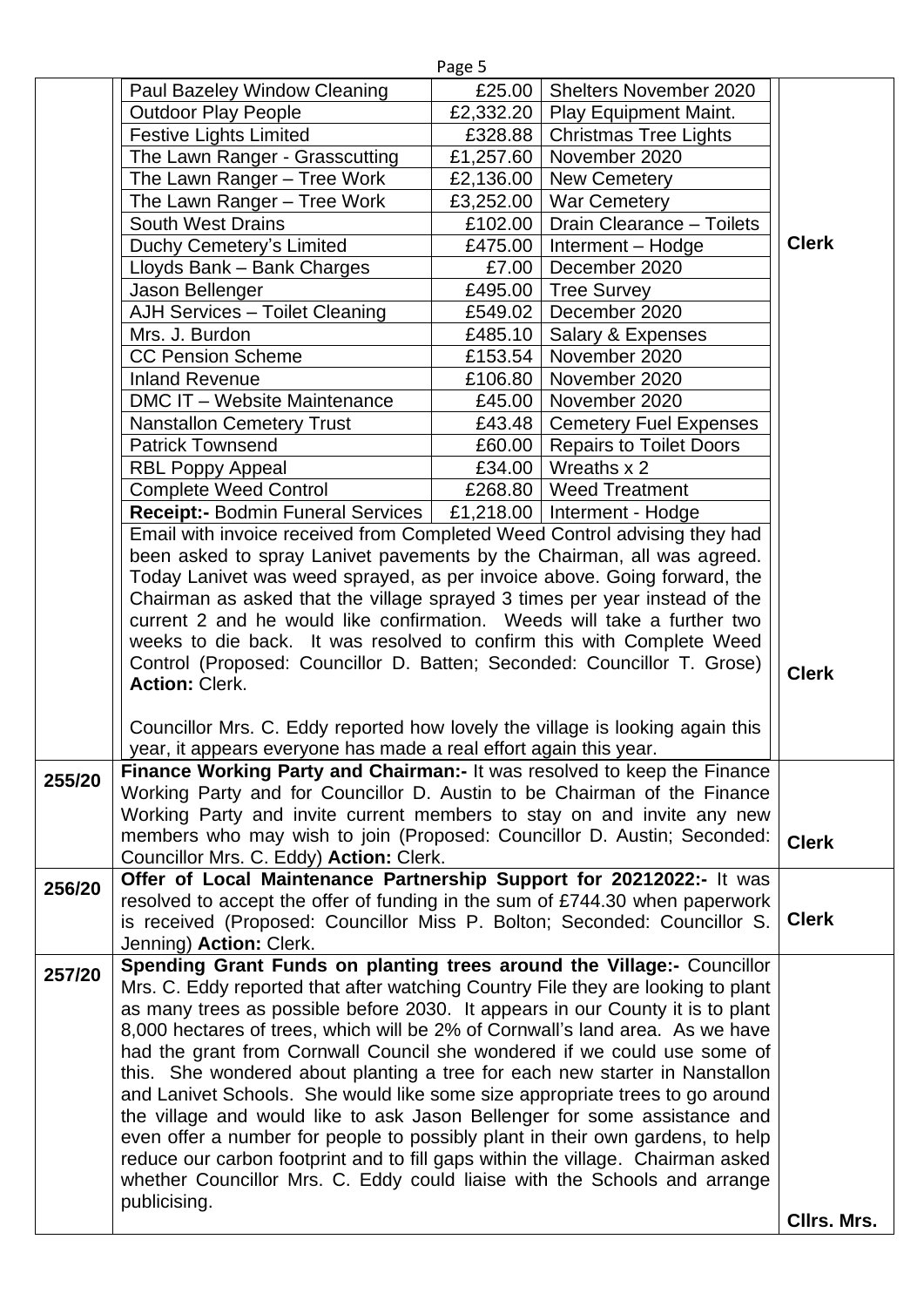|        | Councillor D. Austin is a Governor and would be happy to find out from Lanivet<br>School what they are planning. In principle we sign up and set aside funds to<br>assist in this matter until discussions have been held by Councillors and<br>Schools (Proposed: Councillor Mrs. C. Eddy; Seconded: Councillor Miss P.<br>Bolton) Action: Councillors Mrs. C. Eddy/Miss P. Bolton and D. Austin.                                                                                                                                                                                                                                                                                                                                                                                                                                                                                                                                                                  | C. Eddy/<br>CIIr. D.<br>Austin/<br>Miss P.<br><b>Bolton</b> |  |
|--------|---------------------------------------------------------------------------------------------------------------------------------------------------------------------------------------------------------------------------------------------------------------------------------------------------------------------------------------------------------------------------------------------------------------------------------------------------------------------------------------------------------------------------------------------------------------------------------------------------------------------------------------------------------------------------------------------------------------------------------------------------------------------------------------------------------------------------------------------------------------------------------------------------------------------------------------------------------------------|-------------------------------------------------------------|--|
| 258/20 | Lanivet Parish Affordable Housing Working Party Update<br>from<br><b>Chairman:-</b> Chairman reported the Housing Project is currently at the<br>Planning Application Stage.                                                                                                                                                                                                                                                                                                                                                                                                                                                                                                                                                                                                                                                                                                                                                                                        |                                                             |  |
| 259/20 | Lanivet Parish Sport & Recreation Trust Update (Including Request for<br>£15,000 funding to be released separately due to using different<br><b>Contractors throughout):-</b> Mr. D. Carter reported there had not been much<br>change since last month, other than to say the Centre is open again after<br>lockdown, obviously obeying all rules and restrictions so that Covid Secure<br>status remains.                                                                                                                                                                                                                                                                                                                                                                                                                                                                                                                                                         |                                                             |  |
|        | Request for £15,000 funding to be released separately due to using<br>different Contractors:- A request had been received because they are<br>carrying out the building work on a daywork basis rather than using a sole<br>contractor it may be that they do not receive one invoice of £15,000 plus VAT,<br>however, if they can group say three invoices not exceeding £15,000 plus VAT<br>would that be acceptable to the Parish Council, it would be greatly appreciated<br>by Lanivet Parish Sport and Recreational Trust. It was resolved to confirm this<br>was acceptable (Proposed: Councillor Miss P. Bolton; Seconded: Councillor D.<br>Austin) Action: Clerk.                                                                                                                                                                                                                                                                                          | <b>Clerk</b>                                                |  |
| 260/20 | <b>Community Network Panel Meeting Update:-</b> Councillor Mrs. J. Dent had<br>confirmed that there was no update at this time <b>Action:</b> Clerk to ask Jane<br>when the funding project for Lamorick will commence.                                                                                                                                                                                                                                                                                                                                                                                                                                                                                                                                                                                                                                                                                                                                             | <b>Clerk</b>                                                |  |
| 261/20 | Lanivet Village Green/Play Equipment/Car Park/Bus Shelter (Including<br>Update from Site Meeting regarding Trees on Village Green, Cemetery<br>and other locations):- Councillor T. Hancock reported on the swing seats<br>that were replaced, which were not replaced like to like and they have now<br>agreed to replace to what was there before.                                                                                                                                                                                                                                                                                                                                                                                                                                                                                                                                                                                                                |                                                             |  |
|        | Lanivet Car Park:- No update.                                                                                                                                                                                                                                                                                                                                                                                                                                                                                                                                                                                                                                                                                                                                                                                                                                                                                                                                       |                                                             |  |
|        | <b>Bus Shelters:- No update.</b>                                                                                                                                                                                                                                                                                                                                                                                                                                                                                                                                                                                                                                                                                                                                                                                                                                                                                                                                    |                                                             |  |
|        | Update from Site Meeting regarding Trees on Village Green, Cemetery<br>and other locations:- Chairman reported the survey has been received from<br>Jason Bellenger. Councillor A. Barnaby looked at some of the document but<br>some of the trees listed are not our trees. Some are on the triangle which are<br>Cornwall Council owned and some time ago they spoke with Cormac<br>regarding these. It was noted, therefore, we need to pass on the comments to<br>Rachael Tatlow of Cormac to deal with those trees in question. It was noted<br>we will have to extract the trees on the triangle from the planning application to<br>be submitted and in the meantime send the details on to Rachael Tatlow<br>Councillor Mrs. C. Eddy will look at the trees on the village green with cable<br>lines and review and inform the Clerk. It was resolved the Clerk submits a<br>planning application for tree works required (Proposed: Councillor T. Hancock; | Clerk/Cllrs.                                                |  |
|        | Seconded: Councillor A. Barnaby) Action: Clerk and Councillors T. Hancock<br>and A. Barnaby to assist with the process as required.<br>Camel Trail Update:- Councillor Miss P. Bolton the river restoration works at                                                                                                                                                                                                                                                                                                                                                                                                                                                                                                                                                                                                                                                                                                                                                |                                                             |  |
| 262/20 | Grogley Gauging Station on the main river Camel are now complete.                                                                                                                                                                                                                                                                                                                                                                                                                                                                                                                                                                                                                                                                                                                                                                                                                                                                                                   |                                                             |  |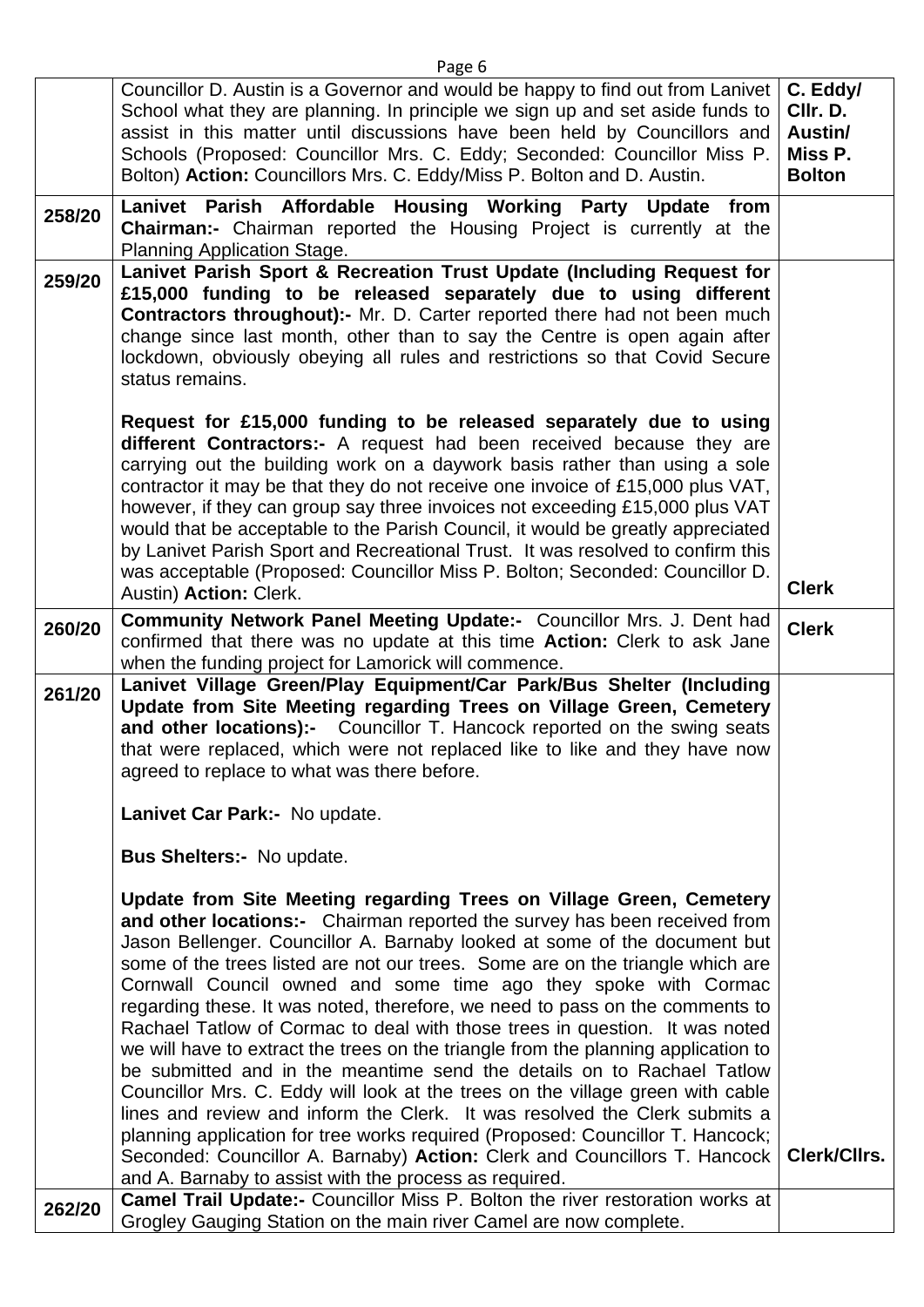|        | The work involved the removal of the concrete weir, sheet piling and gabion                                                                               |              |  |
|--------|-----------------------------------------------------------------------------------------------------------------------------------------------------------|--------------|--|
|        | baskets, with approximately 60-65m of block stone removed along both banks.                                                                               |              |  |
|        | The new banks were battered back, seeded and Bionet installed to reduce the<br>potential for erosion while the reach stabilises through vegetation        |              |  |
|        | establishment. In addition, a series of wood deflectors were added to improve                                                                             |              |  |
|        | flow and habitat diversity and provide cover for fish. The access track, built to                                                                         |              |  |
|        | allow access to the river, has been removed and the hedge has been rebuilt.                                                                               |              |  |
|        | There will now follow a winter tree-planting programme to replace the trees                                                                               |              |  |
|        | lost in the works and provide a new wet woodland habitat in the floodplain.                                                                               |              |  |
| 263/20 | (Including any<br><b>Cemetery</b><br><b>Matters</b><br>applications<br>for<br>memorials,                                                                  |              |  |
|        | inscriptions):- No applications received. The good reception the parish                                                                                   |              |  |
|        | council have from the general public parishioners the good work that the lawn                                                                             |              |  |
|        | ranger has done in the cemeteries and to the right of the church, which is                                                                                |              |  |
|        | looking excellent. Agreed to send letter thanking him for work done in tidying<br>up areas Action: Clerk.                                                 | <b>Clerk</b> |  |
|        | <b>Public Conveniences Update:- None.</b>                                                                                                                 |              |  |
| 264/20 |                                                                                                                                                           |              |  |
| 265/20 | Newsletter Reports/Parish Council Website:- Clerk reported the Website                                                                                    |              |  |
|        | and Facebook are being updated regularly.<br><b>Correspondence:-</b>                                                                                      |              |  |
| 266/20 | 1. Cornwall Council - Town & Parish Council Covid-19 Update - 20 <sup>th</sup>                                                                            |              |  |
|        | November, 27 <sup>th</sup> November, 4 <sup>th</sup> December 2020                                                                                        |              |  |
|        | 2. CC Pensions - Employer Forms                                                                                                                           |              |  |
|        | 3. Alan Percy, Cubert Parish Council - Affordable Housing Concerns                                                                                        |              |  |
|        | 4. CALC – NALC/Nimble e-learning modules pilot                                                                                                            |              |  |
|        | 5. Great Western Railway - Christmas Travel Window                                                                                                        |              |  |
|        | 6. Cornwall Rural Community Council - Village Halls/Community Buildings -                                                                                 |              |  |
|        | How to apply for Government Financial Support                                                                                                             |              |  |
|        | 7. The Butterflies Foundation - Support                                                                                                                   |              |  |
|        | 8. CALC - Cornwall Reopening Safely - Live Facebook Event Today                                                                                           |              |  |
|        | 9. CALC - Link to Facebook Event                                                                                                                          |              |  |
|        | 10. Great Western Railway – Rail Improvement Works starting this weekend<br>11. Great Western Railway - Update on GWR Managing Director                   |              |  |
|        | 12. CALC – Steve Parkinson Online Training Course – Internal Controls –                                                                                   |              |  |
|        | <b>Additional Dates</b>                                                                                                                                   |              |  |
|        | 13. CALC – Standards Matter 2: Public Consultation and Public Sector                                                                                      |              |  |
|        | <b>Surveys</b>                                                                                                                                            |              |  |
|        | 14. Cornwall Council - Town & Parish Elections - 6 <sup>th</sup> May 2021 Uncontested                                                                     |              |  |
|        | Election £226.52; Contested Election £2,037.80                                                                                                            |              |  |
|        | 15. Office of the Police & Crime Commissioner – Annual Report 2019-2020<br>16. Office of the Police & Crime Commissioner – Take a virtual tour around the |              |  |
|        | new Exeter Station                                                                                                                                        |              |  |
|        | 17. Citizens Advice Cornwall - Winter Newsletter                                                                                                          |              |  |
|        | 18. Jenny Cruse - Lanivet Parish Council Meetings                                                                                                         |              |  |
|        | 19. Bodmin Police Station - December Newsletters                                                                                                          |              |  |
|        | 20. Cornwall Council Pensions - December 2020 Employer Newsletter                                                                                         |              |  |
|        | 21. CALC - Cornwall Council Local Council Funding Scheme - Further follow-                                                                                |              |  |
|        | up meeting $-$ Thursday 11 <sup>th</sup> February 2021                                                                                                    |              |  |
|        | 22. Mark Yates - Pollution of Rivers<br>Urgent Parish Matters with prior liaison with Chairman (Items for                                                 |              |  |
| 267/20 | Information Only and items for the next agenda):- None.                                                                                                   |              |  |
|        | Date of Next Meeting:- Thursday 21 <sup>st</sup> January 2021 at 7.00pm either on-line                                                                    |              |  |
| 268/20 | or by email, whatever is confirmed by the Government.                                                                                                     |              |  |